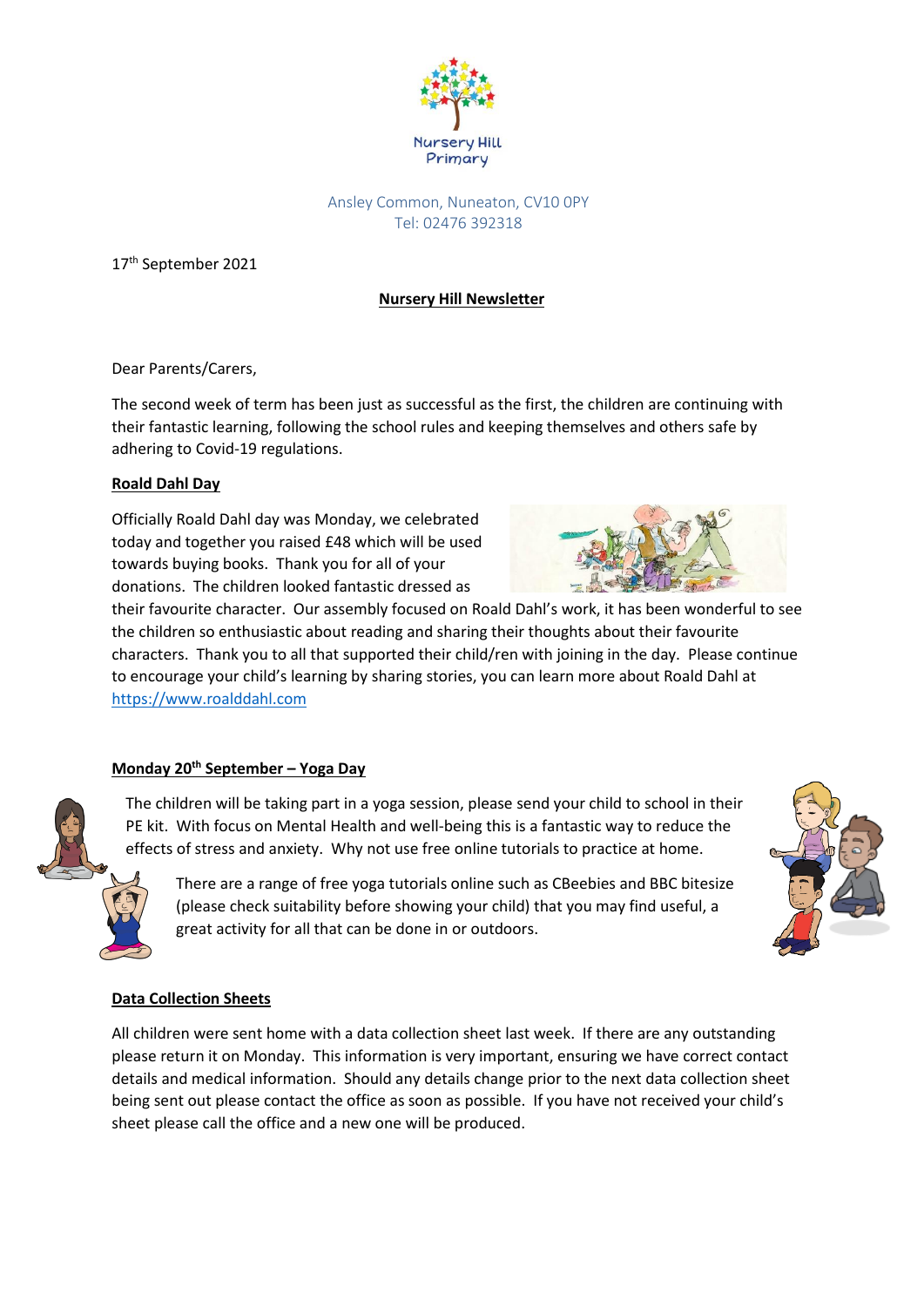#### **COVID-19**

Please note new regulations state if your child has any symptoms (no matter how mild) they are required to take a PCR test. There are walk in centres where tests can be taken without appointment. A negative test result is required before returning to school.

In school we are continuing to keep a two-meter distance where possible, masks are worn by staff. Children are encouraged to wash their hands regularly and have staggered lunch times.

Please continue to use the golden line system before and after school, parents/carers should not cross the line. Continue to call to book appointments, should you bring your child into school late please do not enter the reception area if there is anyone already in the foyer. Thank you for encouraging your children to line up with their class, I am pleased to say every child managed this. Keep it up, you're all doing great!

#### **Financial Difficulty**

If you are facing financial hardship please visit the Warwickshire Local Welfare Scheme website <https://www.warwickshire.gov.uk/facinghardship> alternatively please call 0800 408 1448 or 01926 359182.

#### **Attendance**

Week commencing 6<sup>th</sup> September

| <b>Class</b> | Percentage |
|--------------|------------|
| <b>EYFS</b>  | 87.5%      |
| Year 1       | 97.4 %     |
| Year 2       | 94.1%      |
| Year $3/4$   | 90.4%      |
| Year $5/6$   | 95.5%      |

Well done year 1 on achieving the school target. Our school target is 96%. Come on everyone, we can do it!

#### **Communication**



If you wish to speak to the class teacher please phone the school office **(02476 392 318)** and leave a message for your child's class teacher. They will get back to you at the end of the day.

It is important that we have an up to date email address and mobile number, just in case we need to contact you during unforeseen circumstances.

# **facebook**

To log onto our Facebook account, please log onto Facebook and type in Nursery Hill Primary School. It will take you straight to our Facebook page.



Why not follow us on Twitter? Our account is as follows: **@nursery\_hill & @NurseryHillEYFS**